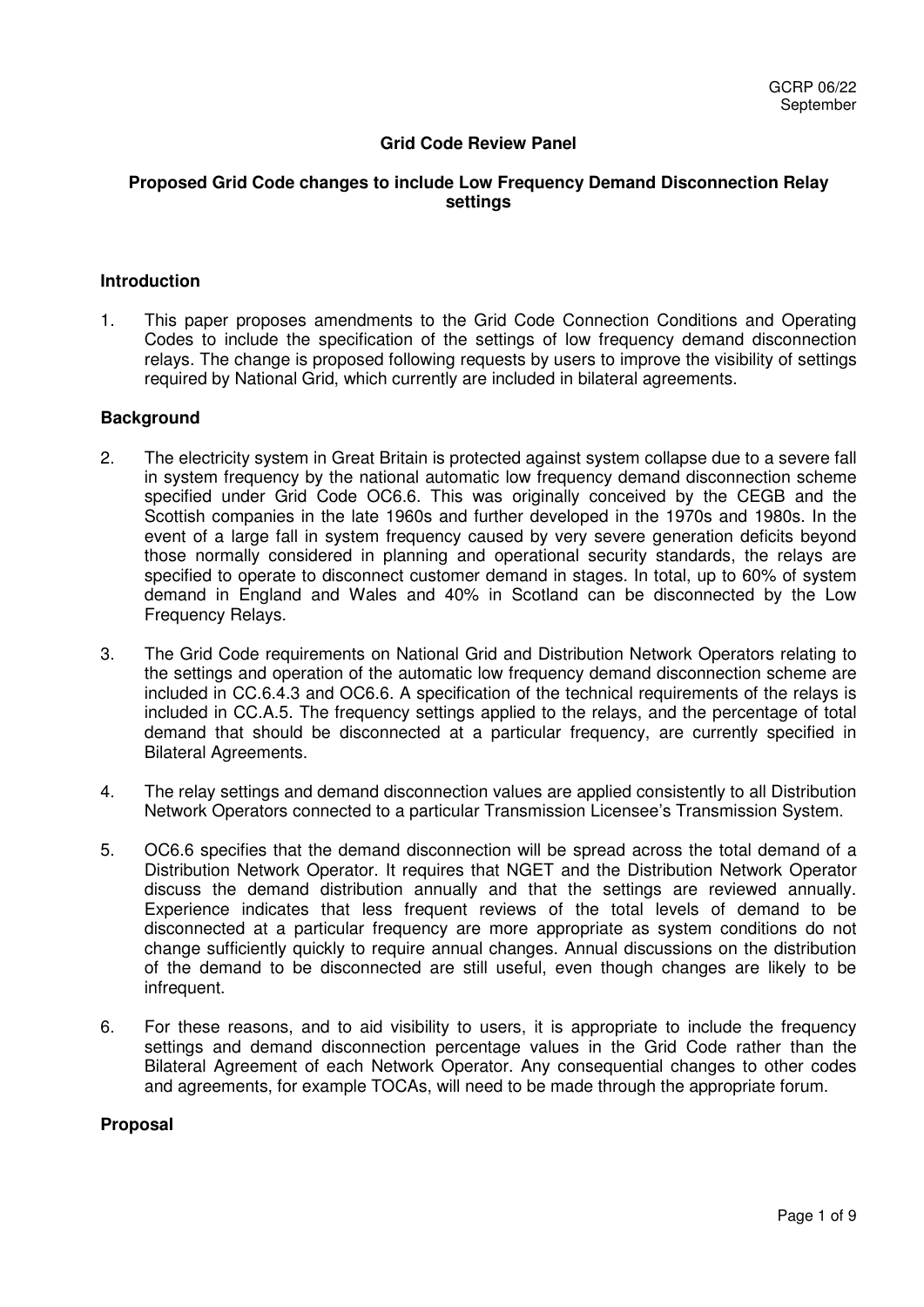- 7. National Grid proposes to include the required frequency settings for Low Frequency Demand Disconnection relays together with the percentage demand reduction required at each specified level in the Grid Code, removing the requirement to specify them in Bilateral Agreements. It is also proposed to remove the requirement to review the settings annually, allowing reviews to be undertaken when it is appropriate.
- 8. The proposed changes will improve visibility by publicising the settings to be applied to Low Frequency Relays. They will also remove the requirement to undertake reviews of the settings more often than is necessary and will make any changes to the settings the subject of a Grid Code modification.
- 9. Draft legal text that would give effect to the proposals is attached to this paper. As these proposals interact with the changes contained within Grid Code consultation A/06 that were approved by the Authority for implementation on  $1<sup>st</sup>$  January 2007 two sets of legal text are provided. The first will apply if these proposals are approved by the Authority for implementation on or before  $31<sup>st</sup>$  December 2006, the second if the proposals were approved by the Authority for implementation on or after  $1<sup>st</sup>$  January 2007.

### **Recommendation**

10. Members of the GCRP are invited to consider and discuss the proposed changes to Connection Conditions and Operating Code. Having considered all comments at the meeting, National Grid intends to carry out a short industry consultation on the changes.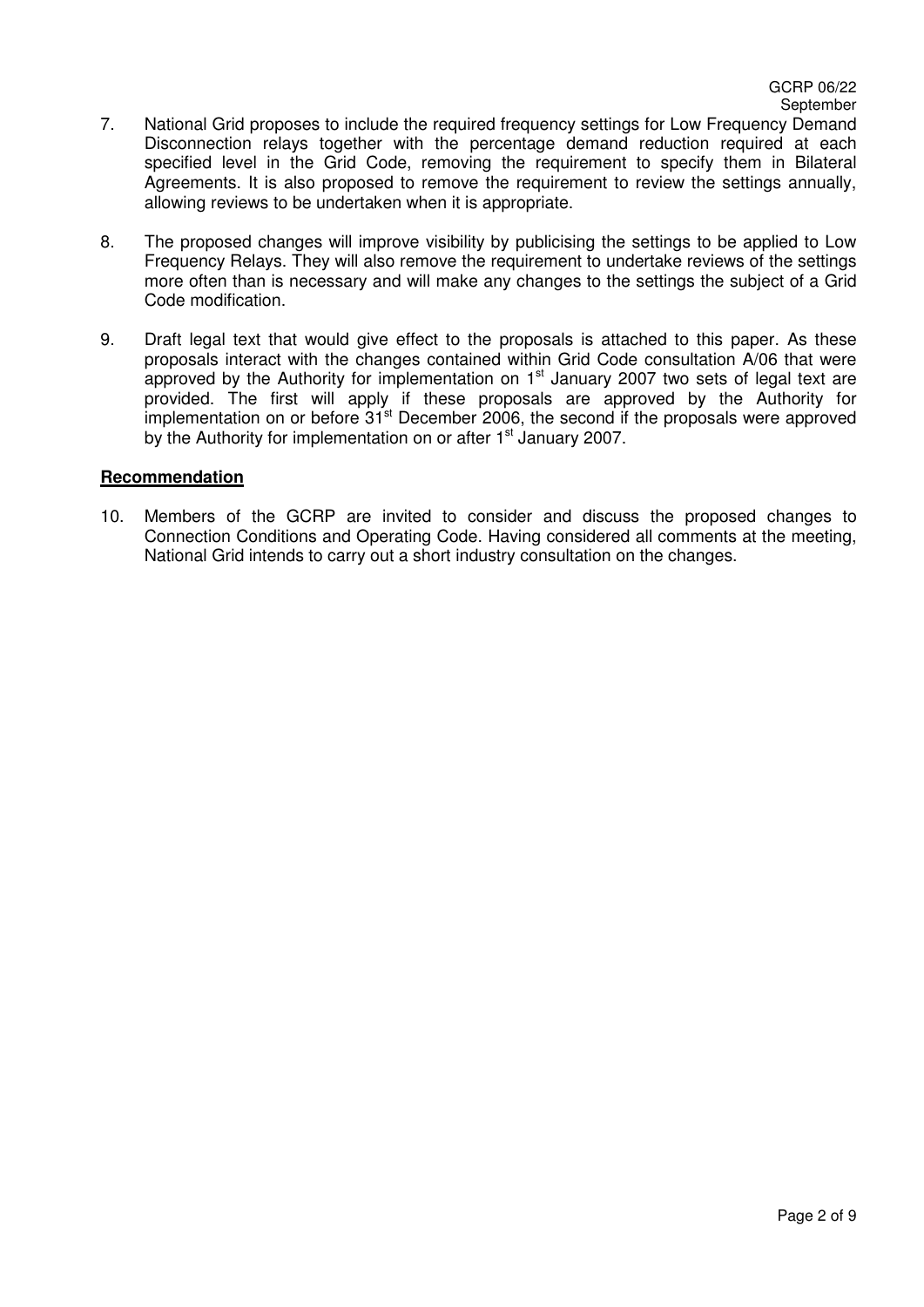# **Attachment 1 - Proposed Grid Code Text**

Note – this is based on Issue 3, Revision 17 of the Grid Code. Attachment 2 shows the proposed changes to Appendix 5 based on the Grid Code changes that have been approved for implementation from January  $1<sup>st</sup>$  2007 (Grid Code A/06).

### **Frequency** Sensitive Relays

CC.6.4.3 As explained under **OC6**, each **Network Operator**, will make arrangements that will facilitate automatic low **Frequency Disconnection** of **Demand** (based on **Annual ACS Conditions**). CC.A.5.4 of Appendix 5 includes specifications of the total percentage **Demand** that shall be disconnected at specific frequencies. The manner in which **Demand** subject to low **Frequency** disconnection will be split into discrete MW blocks is specified in OC6.6. Technical requirements relating to **Low Frequency Relays** are also listed in Appendix 5.

## APPENDIX 5

### TECHNICAL REQUIREMENTS **LOW FREQUENCY RELAYS** FOR THE AUTOMATIC DISCONNECTION OF SUPPLIES AT LOW **FREQUENCY**

### CC.A.5.1 **LOW FREQUENCY RELAYS**

CC.A.5.1.1 The **Low Frequency Relays** to be used shall have a setting range of 47.0 to 50Hz and be suitable for operation from a nominal AC input of 63.5, 110 or<br>240V. The following general parameters specify the reguirements of The following general parameters specify the requirements of approved **Low Frequency Relays** for automatic installations:

| (a) | <b>Frequency settings:</b>      | 47-50Hz in steps of 0.05Hz or better,<br>preferably 0.01Hz;                                                |
|-----|---------------------------------|------------------------------------------------------------------------------------------------------------|
| (b) | Measurement period<br>settings: | Within a minimum selectable<br>settings range of 4 to 6 cycles;                                            |
| (c) | Operating time:                 | Between 100 and 150ms dependent on<br>measurement period setting;                                          |
| (d) | Voltage lock-out:               | Selectable within a range of 55 to 90%<br>of nominal voltage;                                              |
| (e) | Facility stages:                | One or two stages of <b>Frequency</b><br>operation;                                                        |
| (f) | Output contacts:                | Two output contacts per stage to be<br>capable of repetitively making and<br>breaking for 1000 operations. |

## CC.A.5.2 **LOW FREQUENCY RELAY** VOLTAGE SUPPLIES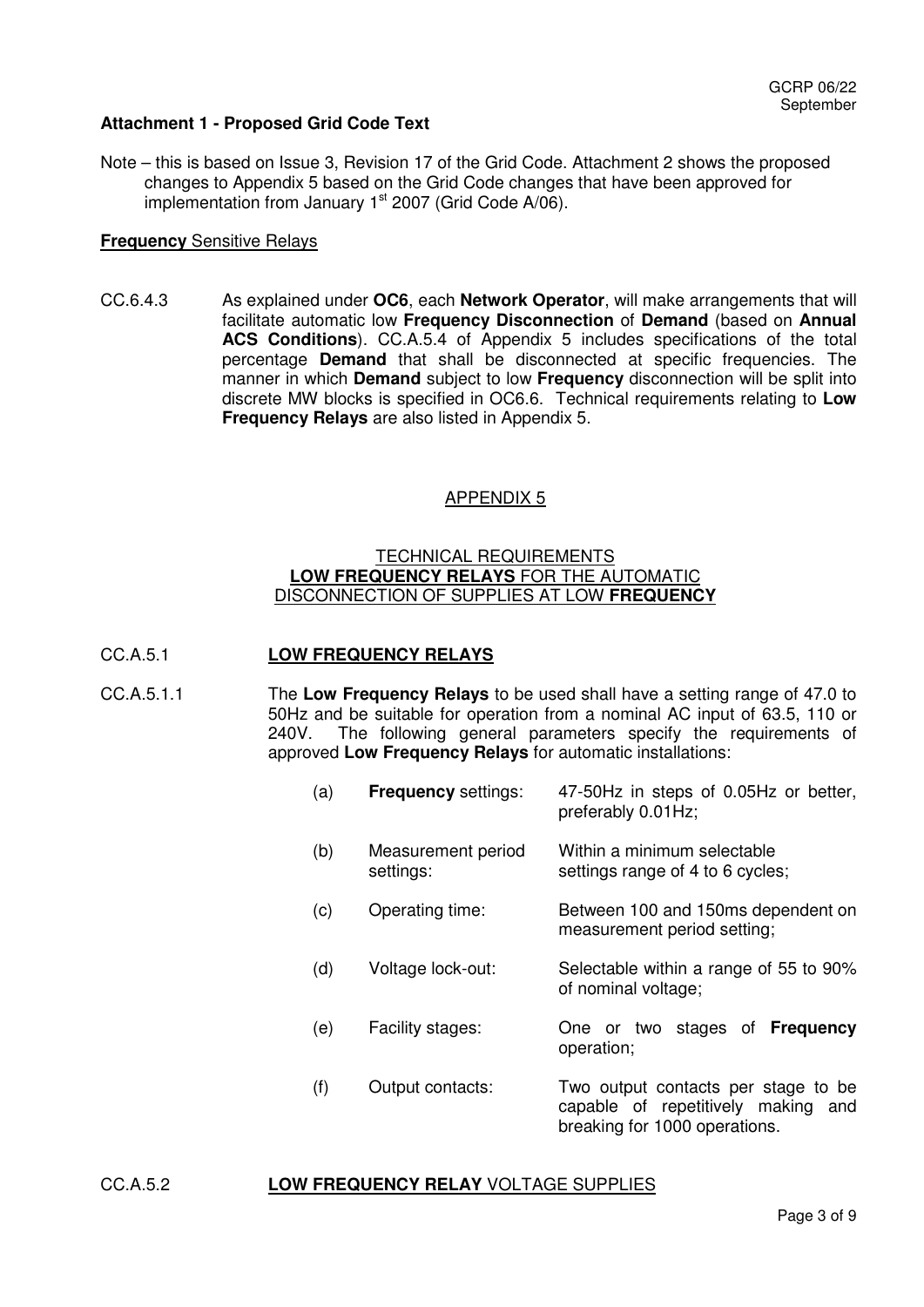- CC.A.5.2.1 It is essential that the voltage supply to the **Low Frequency Relays** shall be derived from the primary **System** at the supply point concerned so that the **Frequency** of the **Low Frequency Relays** input voltage is the same as that of the primary **System**. This requires either:
	- (a) the use of a secure supply obtained from voltage transformers directly associated with the grid transformer(s) concerned, the supply being obtained where necessary via a suitable automatic voltage selection scheme; or

 (b) the use of the substation 240V phase-to-neutral selected auxiliary supply, provided that this supply is always derived at the supply point concerned and is never derived from a standby supply **Generating Unit** or from another part of the **User System**.

### CC.A.5.3 SCHEME REQUIREMENTS

- CC.A.5.3.1 The tripping facility should be engineered in accordance with the following reliability considerations:
	- (a) Dependability

 Failure to trip at any one particular **Demand** shedding point would not harm the overall operation of the scheme. However, many failures would have the effect of reducing the amount of **Demand** under low **Frequency** control. An overall reasonable minimum requirement for the dependability of the **Demand** shedding scheme is 96%, i.e. the average probability of failure of each **Demand** shedding point should be less than 4%. Thus the **Demand** under low **Frequency** control will not be reduced by more than 4% due to relay failure.

(b) Outages

Low **Frequency Demand** shedding schemes will be engineered such that the amount of **Demand** under control is as specified in table CC.A.5.4.1a and is not reduced unacceptably during equipment outage or maintenance conditions.

- CC.A.5.4 SCHEME SETTINGS
- CC.A.5.4.1 Table CC.A.5.4.1a shows, for each **Transmission Area**, the percentage of peak **Demand** (based on **Annual ACS Conditions**) that each **Network Operator** whose **System** is connected to the **GB Transmission System** within such **Transmission Area** shall disconnect by **Low Frequency Relays** at a range of frequencies. Where a **Network Operator's System** is connected to the **GB Transmission System** in more than one **Transmission Area**, the settings for the **Transmission Area** in which the majority of the **Demand** is connected shall apply.

Table CC.A.5.4.1a

| Frequency Hz | %Demand disconnection for each Network Operator in |
|--------------|----------------------------------------------------|
|--------------|----------------------------------------------------|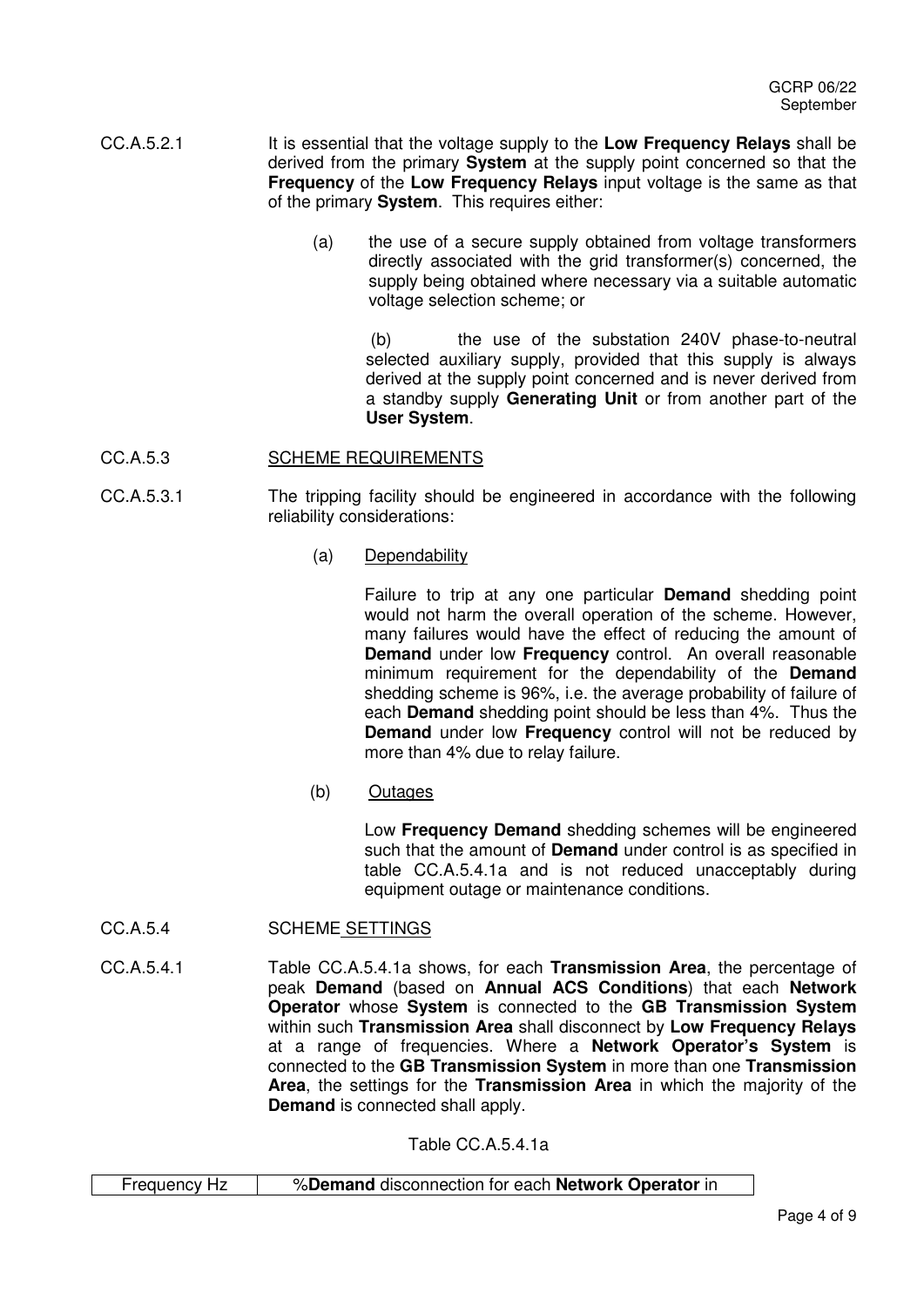GCRP 06/22 September

|                | <b>Transmission Area</b> |            |              |
|----------------|--------------------------|------------|--------------|
|                | <b>NGET</b>              | <b>SPT</b> | <b>SHETL</b> |
| 48.8           | 5                        |            |              |
| 48.75          | 5                        |            |              |
| 48.7           | 10                       |            |              |
| 48.6           | 7.5                      |            |              |
| 48.5           | 7.5                      | 10         | 10           |
| 48.4           | 7.5                      | 10         | 10           |
| 48.3           |                          |            | 10           |
| 48.2           | 7.5                      | 10         |              |
| 48.0           | 5                        | 10         | 10           |
| 47.8           | 5                        |            |              |
| Total % Demand | 60                       | 40         | 40           |

Note – the percentages in table CC.A.5.4.1a are cumulative such that, for example, should the frequency fall to 48.6 Hz in the **NGET Transmission Area**, 27.5% of the total **Demand** connected to the **GB Transmission System** in the **NGET Transmission Area** shall be disconnected by the action of **Low Frequency Relays**

### OC6.6 AUTOMATIC LOW **FREQUENCY DEMAND DISCONNECTION**

- OC6.6.1 Each **Network Operator** will make arrangements that will enable automatic low **Frequency Disconnection** of at least:
	- (i) 60 per cent of its total peak **Demand** (based on **Annual ACS Conditions**) where such **Network Operator's System** is connected to the **GB Transmission System** in **NGET's Transmission Area**
	- (ii) 40 per cent of its total peak **Demand** (based on **Annual ACS Conditions**) where such **Network Operator's System** is connected to the **GB Transmission System** in either **SPT's** or **SHETL's Transmission Area**

in order to seek to limit the consequences of a major loss of generation or an **Event** on the **Total System** which leaves part of the **Total System** with a generation deficit. Where a **Network Operator's System** is connected to the **GB Transmission System** in more than one **Transmission Area**, the figure above for the **Transmission Area** in which the majority of the **Network Operator's Demand** is connected shall apply.

- OC6.6.2 (a) The **Demand** of each **Network Operator** which is subject to automatic low **Frequency Disconnection** will be split into discrete MW blocks.
	- (b) The number, size (%**Demand**) and the associated low **Frequency** settings of these blocks, will be as specified in Table CC.A.5.4.1.a. NGET will keep the settings under review.
	- (c) The distribution of the blocks will be such as to give a reasonably uniform **Disconnection** within the **Network Operator's System**, as the case may be, across all **Grid Supply Points**.
	- (d) Each **Network Operator** will notify **NGET** in writing by calendar week 24 each year of the details of the automatic low **Frequency Disconnection** on its **User System**. The information provided should identify, for each **Grid Supply Point** at the date and time of the annual peak of the **GB Transmission System Demand** at **Annual ACS Conditions** (as notified pursuant to OC1.4.2), the frequency settings at which **Demand Disconnection** will be initiated and amount of **Demand** disconnected at each such setting.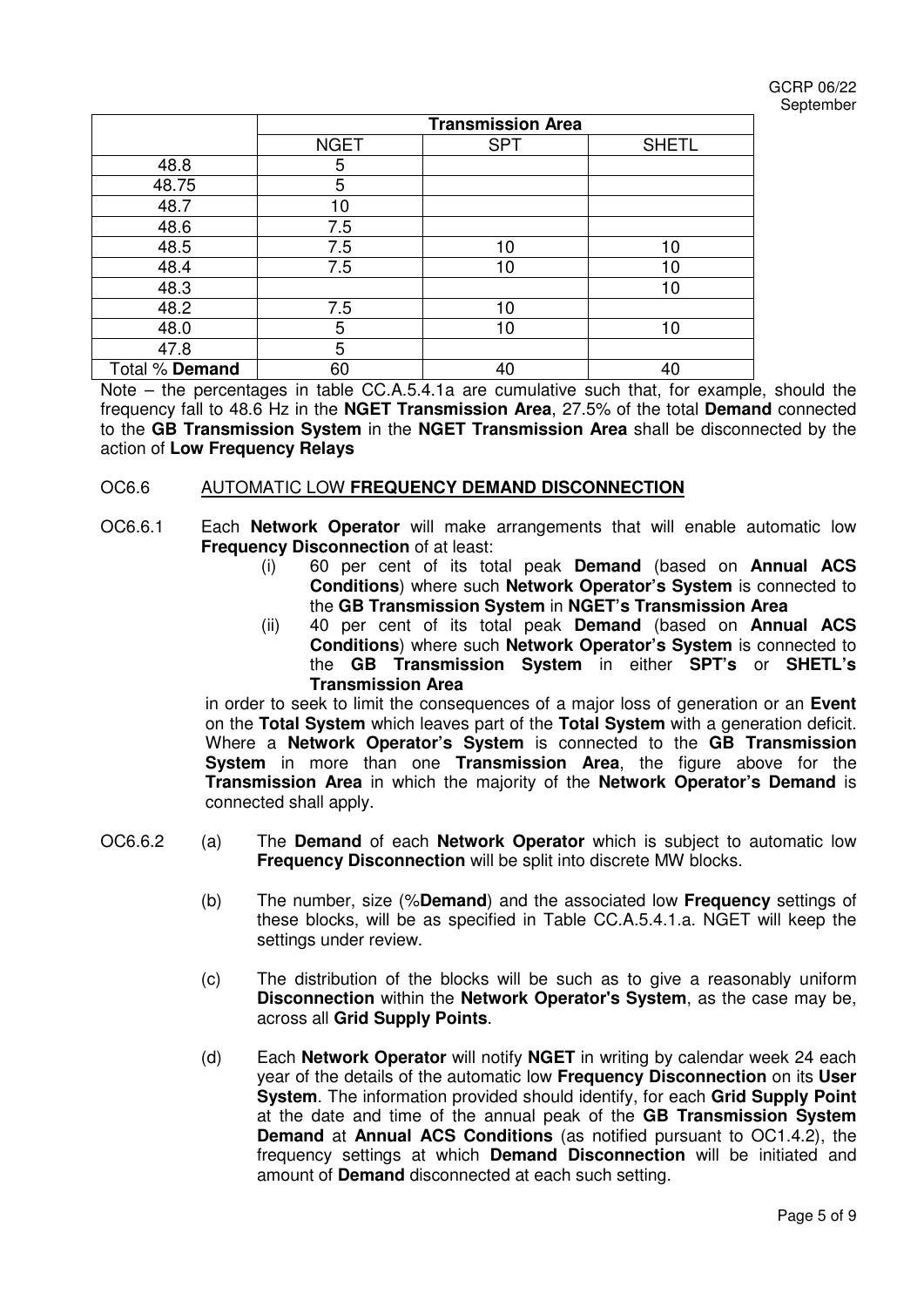### **Attachment 2 – Proposed Grid Code Text for Appendix 5 based on version to be implemented on January 1st 2007**

#### **Frequency** Sensitive Relays

CC.6.4.3 As explained under **OC6**, each **Network Operator**, will make arrangements that will facilitate automatic low **Frequency Disconnection** of **Demand** (based on **Annual ACS Conditions**). CC.A.5.5 of Appendix 5 includes specifications of the total percentage **Demand** that shall be disconnected at specific frequencies. The manner in which **Demand** subject to low **Frequency** disconnection will be split into discrete MW blocks is specified in OC6.6. Technical requirements relating to **Low Frequency Relays** are also listed in Appendix 5.

#### APPENDIX 5

### TECHNICAL REQUIREMENTS **LOW FREQUENCY RELAYS** FOR THE AUTOMATIC DISCONNECTION OF SUPPLIES AT LOW **FREQUENCY**

#### CC.A.5.1 **LOW FREQUENCY RELAYS**

- CC.A.5.1.1 The **Low Frequency Relays** to be used shall have a setting range of 47.0 to 50Hz and be suitable for operation from a nominal AC input of 63.5, 110 or 240V. The following general parameters specify the requirements of approved **Low Frequency Relays** for automatic installations:
	- (a) **Frequency** settings: 47-50Hz in steps of 0.01Hz;
	- (b) Operating time: Between 100 and 150ms dependent on measurement period setting;
	- (c) Voltage lock-out: Selectable within a range of 55 to 90% of nominal voltage;
	- (d) Facility stages: One or two stages of **Frequency** operation;
	- (e) Output contacts: Two output contacts per stage to be capable of repetitively making and breaking for 1000 operations.
	- (f) Accuracy: 0.01 Hz maximum error under reference environmental and system voltage conditions. 0.05 Hz maximum error at 8% total harmonic distortion **Electromagnetic Compatibility Level**.

### CC.A.5.2 **LOW FREQUENCY RELAY** VOLTAGE SUPPLIES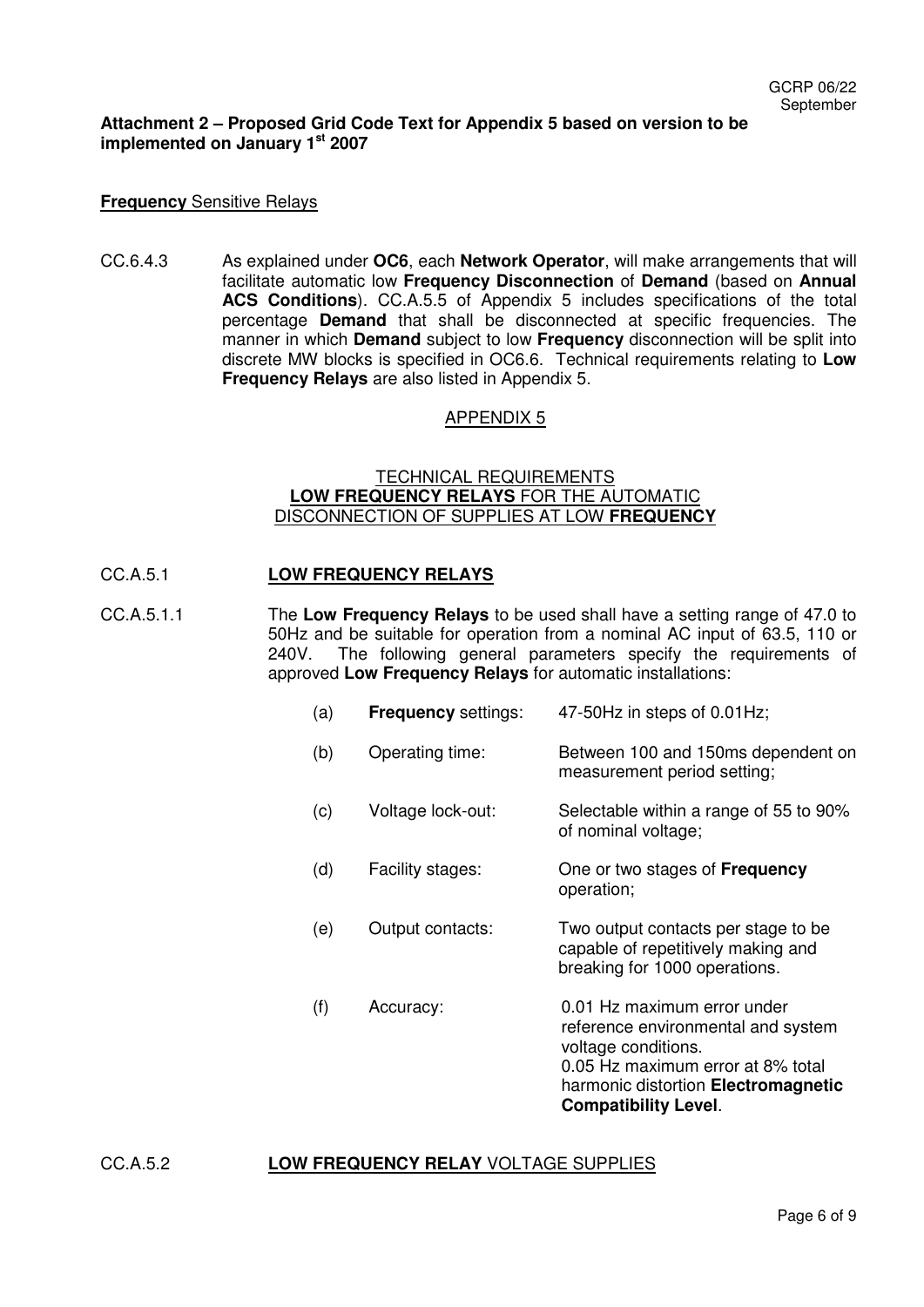- CC.A.5.2.1 It is essential that the voltage supply to the **Low Frequency Relays** shall be derived from the primary **System** at the supply point concerned so that the **Frequency** of the **Low Frequency Relays** input voltage is the same as that of the primary **System**. This requires either:
	- (a) the use of a secure supply obtained from voltage transformers directly associated with the grid transformer(s) concerned, the supply being obtained where necessary via a suitable automatic voltage selection scheme; or
	- (b) the use of the substation 240V phase-to-neutral selected auxiliary supply, provided that this supply is always derived at the supply point concerned and is never derived from a standby supply **Generating Unit** or from another part of the **User System**.

## CC.A.5.3 SCHEME REQUIREMENTS

- CC.A.5.3.1 The tripping facility should be engineered in accordance with the following reliability considerations:
	- (a) Dependability

Failure to trip at any one particular **Demand** shedding point would not harm the overall operation of the scheme. However, many failures would have the effect of reducing the amount of **Demand** under low **Frequency** control. An overall reasonable minimum requirement for the dependability of the **Demand** shedding scheme is 96%, i.e. the average probability of failure of each **Demand** shedding point should be less than 4%. Thus the **Demand** under low **Frequency** control will not be reduced by more than 4% due to relay failure.

(b) Outages

Low **Frequency Demand** shedding schemes will be engineered such that the amount of **Demand** under control is as specified in table CC.A.5.5.1a and is not reduced unacceptably during equipment outage or maintenance conditions.

## CC.A.5.4 **LOW FREQUENCY RELAY** TESTING

CC.A.5.4.1 **Low Frequency Relays** installed and commissioned after 1<sup>st</sup> January 2007 shall be type tested in accordance with and comply with the functional test requirements for **Frequency Protection** contained in Energy Networks Association Technical Specification 48-6-5 Issue 1 dated 2005 "ENA Protection Assessment Functional Test Requirements – Voltage and Frequency Protection".

> For the avoidance of doubt, **Low Frequency Relays** installed and commissioned before  $1<sup>st</sup>$  January 2007 shall comply with the version of CC.A.5.1.1 applicable at the time such **Low Frequency Relays** were commissioned.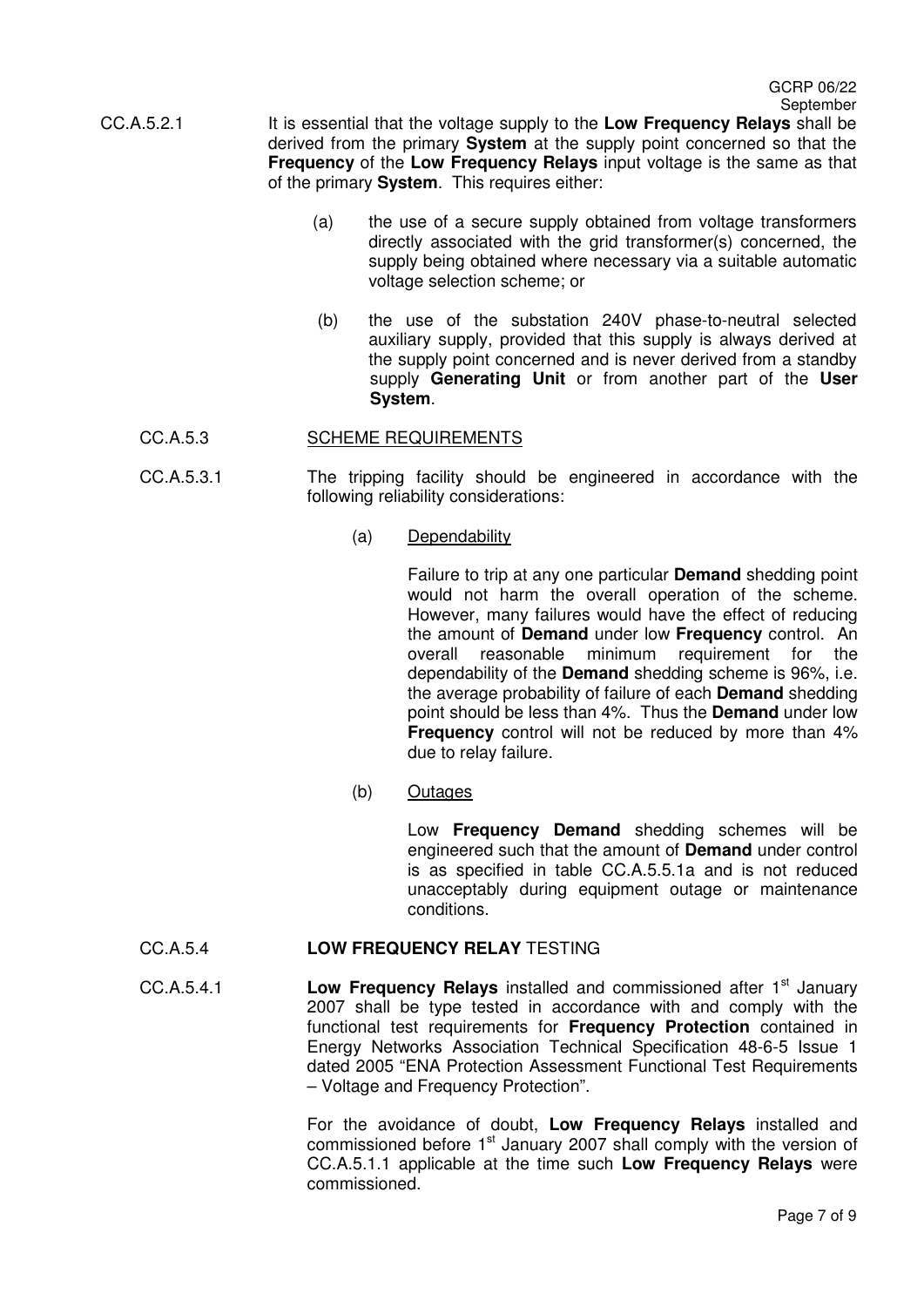### CC.A.5.5 SCHEME SETTINGS

CC.A.5.5.1 Table CC.A.5.5.1a shows, for each **Transmission Area**, the percentage of peak **Demand** (based on **Annual ACS Conditions**) that each **Network Operator** whose **System** is connected to the **GB Transmission System** within such **Transmission Area** shall disconnect by **Low Frequency Relays** at a range of frequencies. Where a **Network Operator's System** is connected to the **GB Transmission System** in more than one **Transmission Area**, the settings for the **Transmission Area** in which the majority of the **Demand** is connected shall apply.

| Frequency Hz   | %Demand disconnection for each Network Operator in<br><b>Transmission Area</b> |            |              |  |
|----------------|--------------------------------------------------------------------------------|------------|--------------|--|
|                | <b>NGET</b>                                                                    | <b>SPT</b> | <b>SHETL</b> |  |
| 48.8           | 5                                                                              |            |              |  |
| 48.75          | 5                                                                              |            |              |  |
| 48.7           | 10                                                                             |            |              |  |
| 48.6           | 7.5                                                                            |            |              |  |
| 48.5           | 7.5                                                                            | 10         | 10           |  |
| 48.4           | 7.5                                                                            | 10         | 10           |  |
| 48.3           |                                                                                |            | 10           |  |
| 48.2           | 7.5                                                                            | 10         |              |  |
| 48.0           | 5                                                                              | 10         | 10           |  |
| 47.8           | 5                                                                              |            |              |  |
| Total % Demand | 60                                                                             | 40         | 40           |  |

|  | Table CC.A.5.5.1a |  |  |  |
|--|-------------------|--|--|--|
|--|-------------------|--|--|--|

Note – the percentages in table CC.A.5.5.1a are cumulative such that, for example, should the frequency fall to 48.6 Hz in the **NGET Transmission Area**, 27.5% of the total **Demand** connected to the **GB Transmission System** in the **NGET Transmission Area** shall be disconnected by the action of **Low Frequency Relays**

#### OC6.6 AUTOMATIC LOW **FREQUENCY DEMAND DISCONNECTION**

- OC6.6.1 Each **Network Operator** will make arrangements that will enable automatic low **Frequency Disconnection** of at least:
	- (i) 60 per cent of its total peak **Demand** (based on **Annual ACS Conditions**) where such **Network Operator's System** is connected to the **GB Transmission System** in **NGET's Transmission Area**
	- (ii) 40 per cent of its total peak **Demand** (based on **Annual ACS Conditions**) where such **Network Operator's System** is connected to the **GB Transmission System** in either **SPT's** or **SHETL's Transmission Area**

 in order to seek to limit the consequences of a major loss of generation or an **Event** on the **Total System** which leaves part of the **Total System** with a generation deficit. Where a **Network Operator's System** is connected to the **GB Transmission System** in more than one **Transmission Area**, the figure above for the **Transmission Area** in which the majority of the **Network Operator's Demand** is connected shall apply.